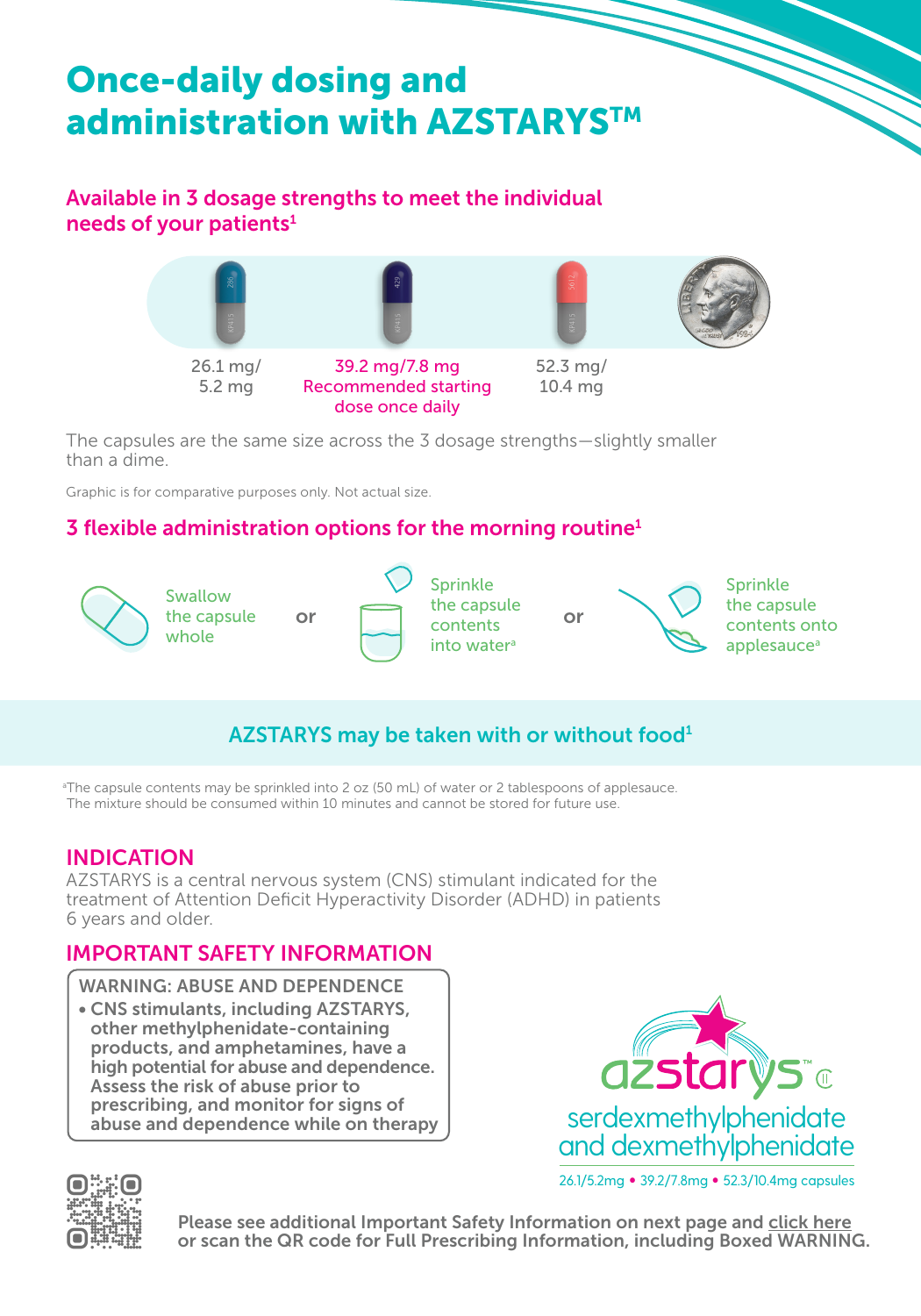## Dose optimization with AZSTARYS

In a clinical study of patients with ADHD aged 6 to 12 years, most patients were optimized on higher doses $1,2$ 

At the end of the dose-optimization phase<sup>2</sup>



AE, adverse event.

a The percentage of patients optimized does not add to 100% because 5 patients dropped out of the dose-optimization phase (4 due to AEs and 1 failed to meet randomization criteria). The percentages here are calculated based on a total population of 155 patients.<sup>2</sup>

## IMPORTANT SAFETY INFORMATION (continued)

#### Contraindications

- Known hypersensitivity to serdexmethylphenidate, methylphenidate, or other product components. Bronchospasm, rash, and pruritus have occurred with AZSTARYS. Hypersensitivity reactions such as angioedema and anaphylactic reactions have occurred with other methylphenidate products.
- Concomitant treatment with a monoamine oxidase inhibitor (MAOI) or use of an MAOI within the preceding 14 days, because of the risk of hypertensive crisis.

#### Warnings and Precautions

• Sudden death has been reported in association with CNS stimulant treatment at recommended doses in pediatric patients with structural cardiac abnormalities or other serious heart problems. In adults, sudden death, stroke, and myocardial infarction have been reported at recommended doses. Avoid use in patients with known structural cardiac abnormalities, cardiomyopathy, serious heart arrhythmias, coronary artery disease, or other serious heart problems.

Please see additional Important Safety Information on next page and [click here](https://www.corium.com/products/AZSTARYS/AZSTARYS_PI_ENGLISH_US.pdf) for Full Prescribing Information, including Boxed WARNING.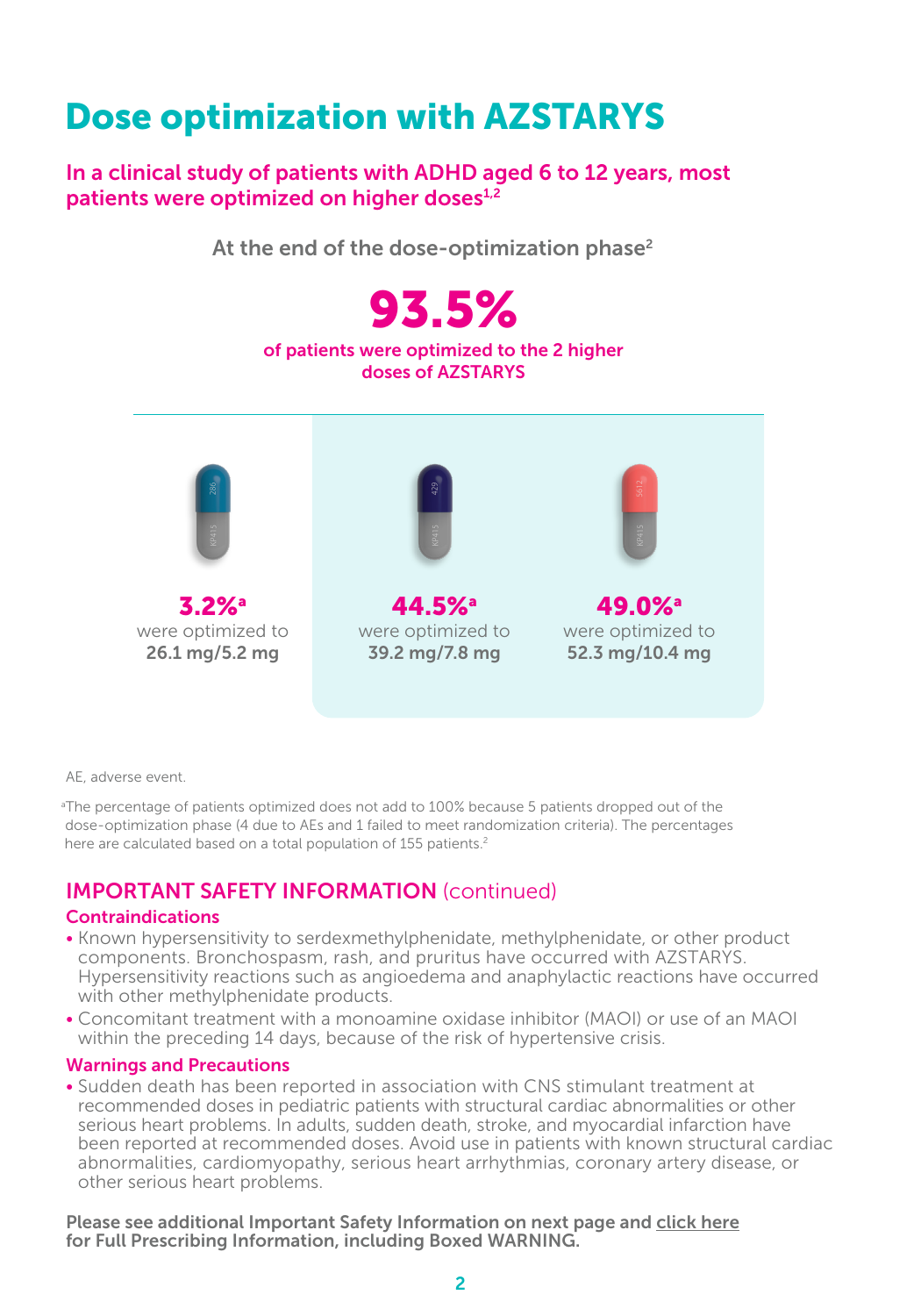## Clinical study design $1,2$

- The randomized, double-blind, placebo-controlled, parallel-group, analog classroom study included pediatric patients with ADHD aged 6 to 12 years (mean, 9 years)
- During the open-label dose-optimization phase (3 weeks), 155 patients were started on AZSTARYS 39.2 mg/7.8 mg once daily in the morning
- The dose could be titrated weekly to 26.1 mg/5.2 mg, 39.2 mg/7.8 mg, or 52.3 mg/10.4 mg (maximum dose) based on tolerability and best individual response in the opinion of the investigator

### Approximately 60% of patients had no prior use of ADHD medications2

## IMPORTANT SAFETY INFORMATION (continued)

#### **Warnings and Precautions (continued)**

- CNS stimulants cause an increase in blood pressure and heart rate. Monitor all patients for hypertension and tachycardia.
- *Exacerbation of Pre-existing Psychosis*: May exacerbate symptoms of behavior disturbance and thought disorder in patients with a pre-existing psychotic disorder. *Induction of a Manic Episode in Patients with Bipolar Disorder*: May induce a mixed/ manic episode in patients with bipolar disorder. Prior to initiating treatment, screen for risk factors for developing a manic episode (e.g., comorbid or history of depressive symptoms, or a family history of suicide, bipolar disorder, or depression). *New Psychotic or Manic Symptoms*: At recommended doses, may cause psychotic or manic symptoms (e.g., hallucinations, delusional thinking, or mania) in patients without a history of psychotic illness

Please see additional Important Safety Information on next page and [click here](https://www.corium.com/products/AZSTARYS/AZSTARYS_PI_ENGLISH_US.pdf) for Full Prescribing Information, including Boxed WARNING.

or mania. Discontinue if symptoms occur.

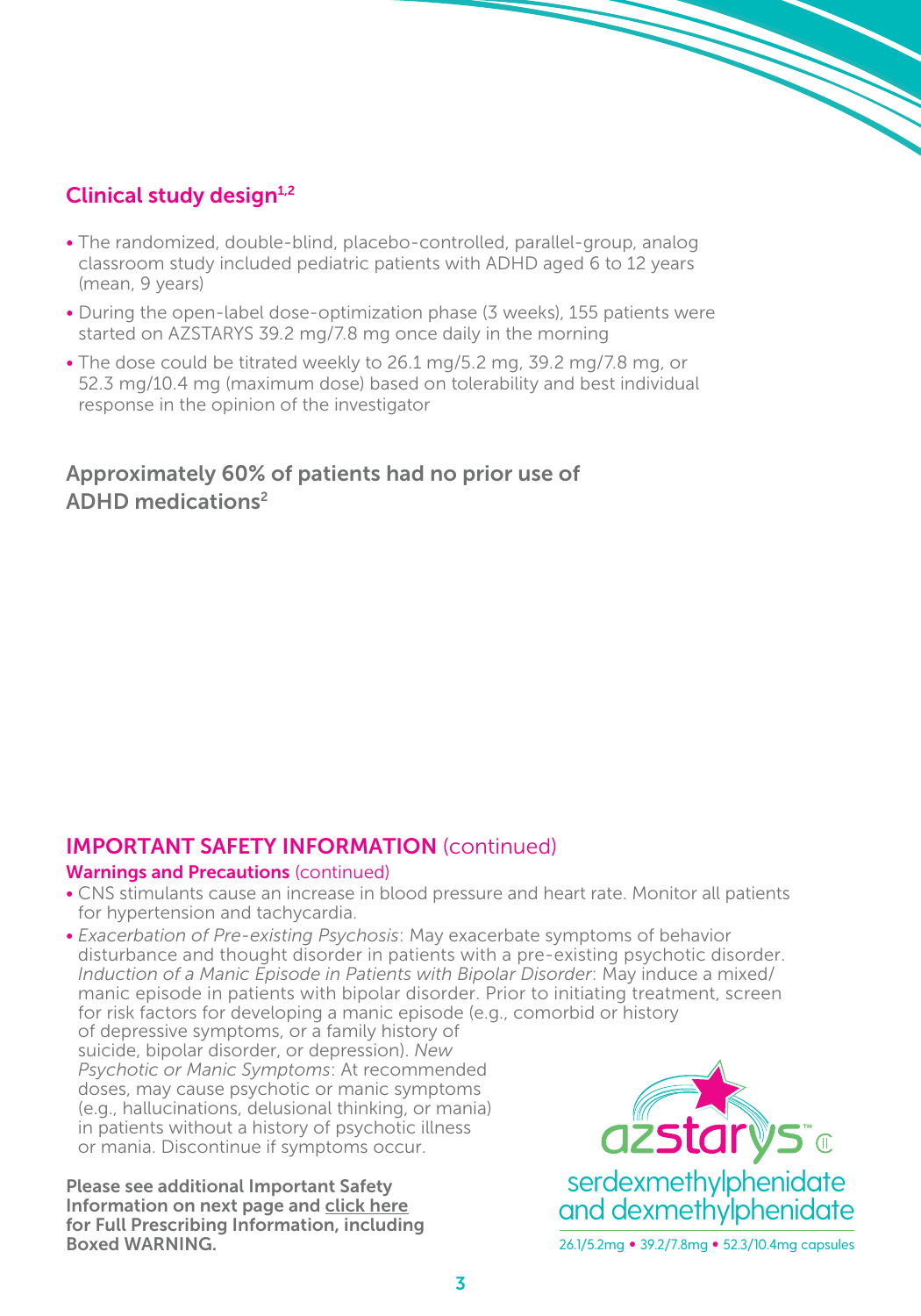# Dosing AZSTARYS: Total daily d-MPH HCl from the IR d-MPH and SDX prodrug<sup>1</sup>

## Total d-MPH HCI per dose

|                                                        | <b>AZSTARYS</b><br>$(SDX/d-MPH)$ | Combined molar dose<br>over the day (d-MPH HCl) |
|--------------------------------------------------------|----------------------------------|-------------------------------------------------|
| <b>Recommended</b><br>starting dose                    | 26.1 mg/5.2 mg                   | 20 <sub>mg</sub>                                |
| once daily<br>39.2 mg/7.8 mg<br>IR d-MPH<br><b>SDX</b> | 39.2 mg/7.8 mg                   | 30 mg                                           |
|                                                        | 52.3 mg/10.4 mg                  | 40 mg                                           |

The IR d-MPH plus the active d-MPH produced from the SDX conversion results in the combined molar dose for each dosage strength.

d-MPH, dexmethylphenidate; HCl, hydrochloride; IR, immediate-release; SDX, serdexmethylphenidate.

#### IMPORTANT SAFETY INFORMATION (continued)

#### Warnings and Precautions (continued)

- Cases of painful and prolonged penile erections and priapism have been reported with methylphenidate products. Immediate medical attention should be sought if signs or symptoms of prolonged penile erections or priapism are observed.
- CNS stimulants, including AZSTARYS, are associated with peripheral vasculopathy, including Raynaud's phenomenon. Signs and symptoms are usually intermittent and mild; very rare sequelae include digital ulceration and/or soft tissue breakdown. Carefully observe patients during treatment for digital changes. Further evaluation may be required, including referral.
- CNS stimulants have been associated with weight loss and slowing of growth rate in pediatric patients. Monitor height and weight at appropriate intervals in pediatric patients. Treatment may need to be interrupted in children not growing or gaining weight as expected.

#### Adverse Reactions

• Based on accumulated data from other methylphenidate products, the most common (>5% and twice the rate of placebo) adverse reactions are appetite decreased, insomnia, nausea, vomiting, dyspepsia, abdominal pain, weight decreased, anxiety, dizziness, irritability, affect lability, tachycardia, and blood pressure increased.

Please see additional Important Safety Information on last page and [click here](https://www.corium.com/products/AZSTARYS/AZSTARYS_PI_ENGLISH_US.pdf) for Full Prescribing Information, including Boxed WARNING.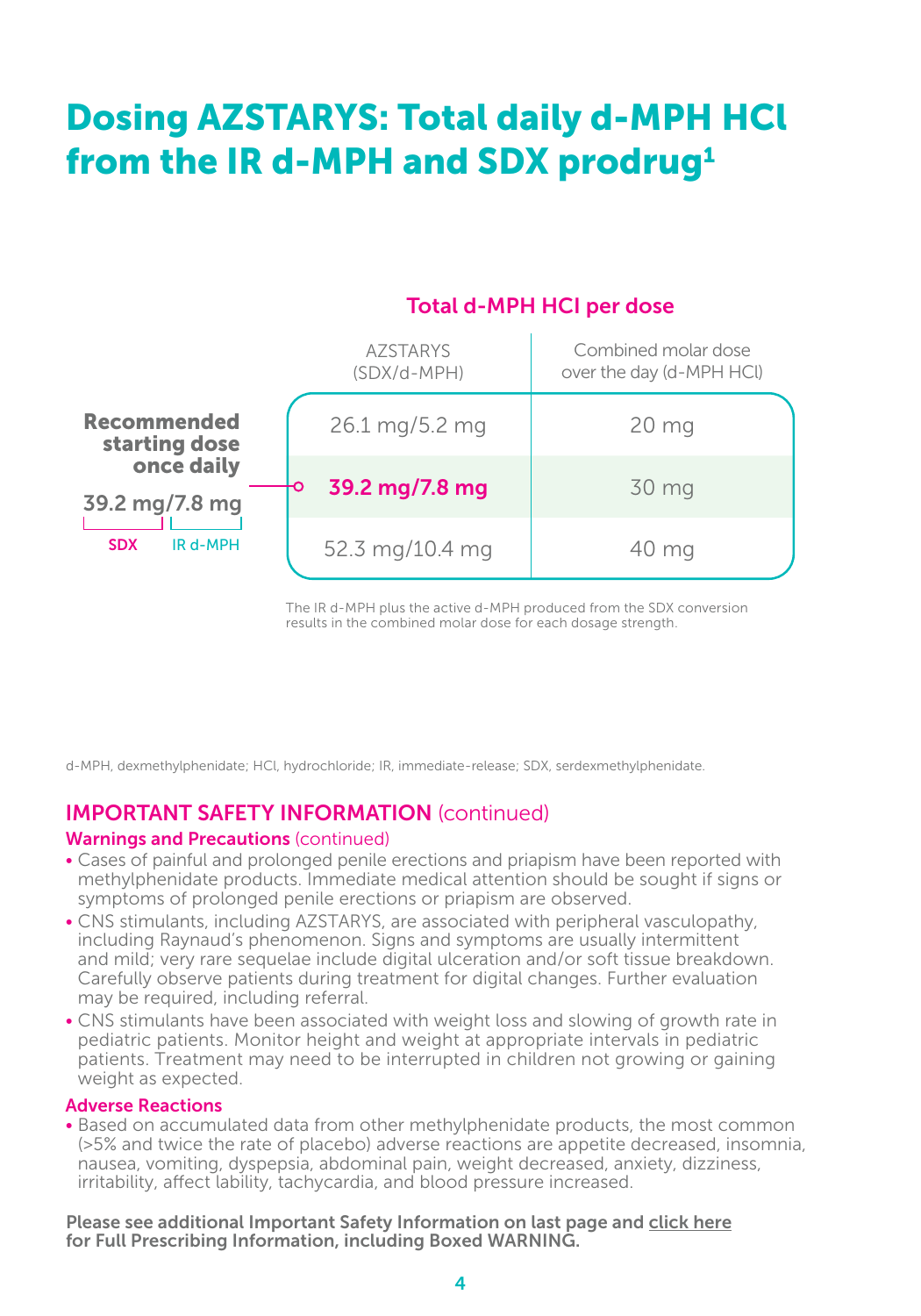**CoriumCares offers support for patients prescribed AZSTARYS**



## **Eligible patients may pay as little as \$0 for their first prescriptiona**

Patients may pay as little as

**\$50** for refills if their insurance **covers AZSTARYS**.

Patients may pay as little as

**\$75** for refills if their insurance **does not cover AZSTARYS**.

### **There are 3 ways to help eligible patients access the support they need**



Patients can register for copay savings at **AZSTARYS.com.** 

**2**

Patients or their caregivers can call **1-800-910-8432** for information about CoriumCares support, such as

- Resources for patients starting treatment
- Assistance with prior authorization and other access resources
- Ongoing call center support for questions



Give your patients and their caregivers the **Welcome Kit** provided by Corium so they have all the information they need when starting AZSTARYS.

a Restrictions and a maximum benefit may apply. See Terms and Conditions at AZSTARYS.com.

Please see Important Safety Information on next page and [click here](https://www.corium.com/products/AZSTARYS/AZSTARYS_PI_ENGLISH_US.pdf) for Full Prescribing Information, including Boxed WARNING.